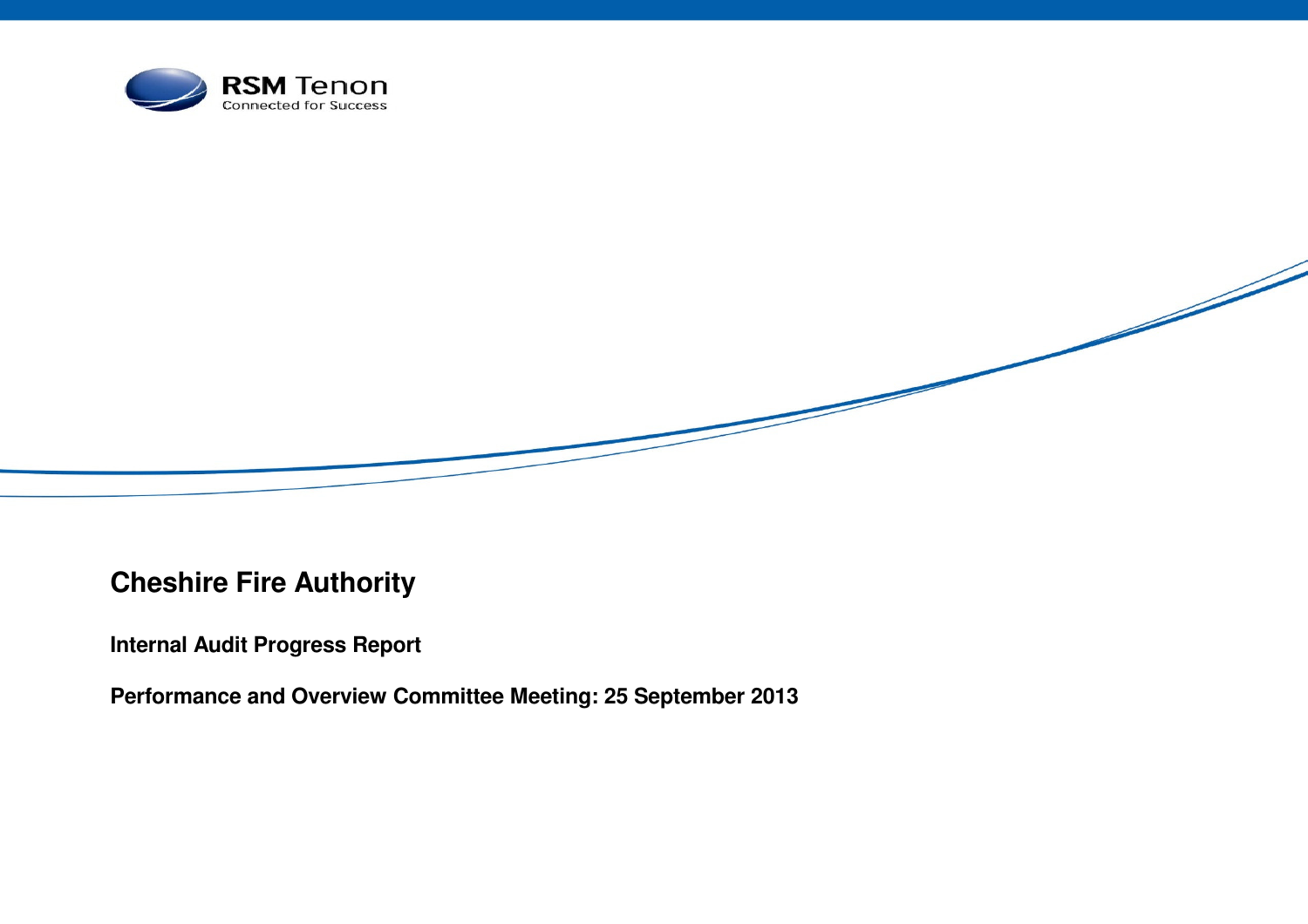#### **CONTENTS**

| <b>Section</b> |                                       | Page |
|----------------|---------------------------------------|------|
|                | Introduction                          |      |
| $\overline{2}$ | Final report issued                   |      |
| 3              | Key Findings from Internal Audit Work |      |
| 4              | Work in Progress or Planned           |      |
| 5              | <b>Liaison with Management</b>        | 2    |
| 6              | Changes to our Plan                   | 2    |

#### **Appendices**

A Work Completed To Date Including Summary of Assurance Levels And Recommendations 3

The matters raised in this report are only those which came to our attention during our internal audit work and are not necessarily a comprehensive statement of all the weaknesses that exist, or of all the improvements that may be required. Whilst every care has been taken to ensure that the information provided in this report is as accurate as possible, based on the information provided and documentation reviewed, no complete guarantee or warranty can be given with regard to the advice and information contained herein. Our work does not provide absolute assurance that material errors, loss or fraud do not exist.

This report is prepared solely for the use of Cheshire Fire Authority. Details may be made available to specified external agencies, including external auditors, but otherwise the report should not be quoted or referred to in whole or in part without prior consent. No responsibility to any third party is accepted as the report has not been prepared, and is not intended for any other purpose.

© 2010 RSM Tenon Limited

RSM Tenon Limited is a member of RSM Tenon Group

RSM Tenon Limited is an independent member firm of RSM International an affiliation of independent accounting and consulting firms. RSM International is the name given to a network of independent accounting and consulting firms each of which practices in its own right. RSM International does not exist in any jurisdiction as a separate legal entity. RSM Tenon Limited (No 4066924) is registered in England and Wales. Registered Office 66 Chiltern Street, London W1U 4GB. England

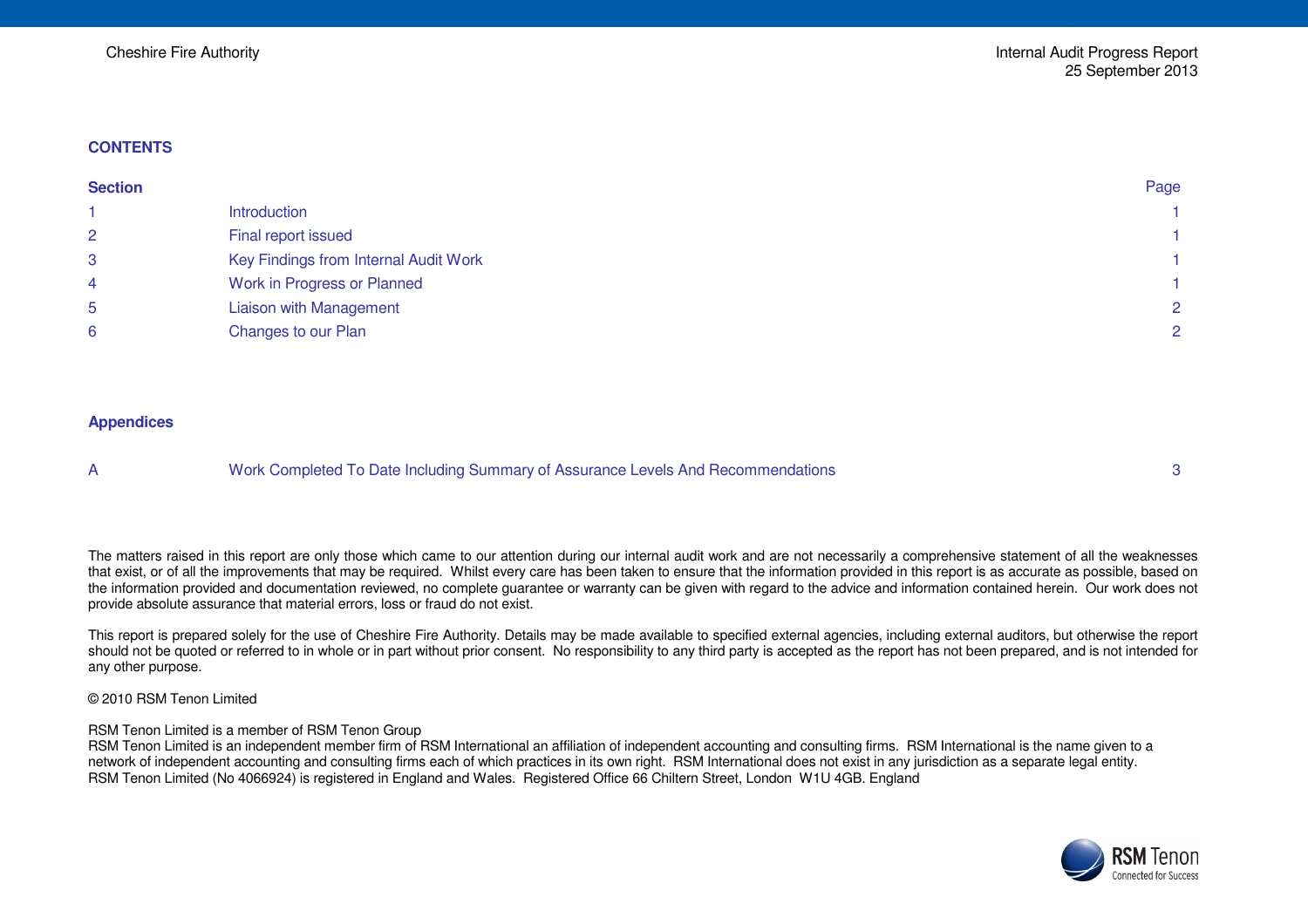1

#### **1. INTRODUCTION**

1.1 The periodic internal audit plan for 2013/14 was approved by the Cheshire Fire Authority on 17 April 2013. This report summarises the outcome of work completed to date against that plan. Appendix A provides cumulative data in support of internal audit performance.

### **2. FINAL REPORT ISSUED**

- 2.1 We have finalised one report since the last meeting of the Performance and Overview Committee, in the area of:
	- Risk Management Framework Continual Assurance (01.13/14)

Appendix A summarises our opinions and the number of recommendations made during the year to date.

#### **3. KEY FINDINGS FROM INTERNAL AUDIT WORK**

- 3.1 Our first piece of work undertaken during 2013/14 has resulted in a positive "green" opinion and no 'high' priority recommendations have been made. A total of five recommendations were made, of which one was prioritised as 'medium'. This recommendation related to our review of a sample of Risk Registers where for two departments, the number of risks recorded on the Corporate Planning System was minimal in comparison to the Risk Registers we reviewed for the other departments. Management has been made aware of these two departments in order to investigate the reasons for this.
- 3.2 There are no major issues that could impact on our annual opinion at this stage in the financial year. In addition, there are no common themes arising from the work completed to date.

## **4. WORK IN PROGRESS OR PLANNED**

- 4.1 During our last visit in June 2012, we commenced our assignment to review the results of the National Fraud Initiative (NFI) outcomes 2012/13. Due to the nature of this piece of work, we have agreed with Management that our fieldwork will be ongoing throughout 2013/14 and a report detailing our overall findings will be produced towards the end of the financial year.
- 4.2 We are next scheduled to be on-site during Quarter 3 in October 2013 to undertake three audits in the areas of Community Safety Data Sharing Protocols, the new Staffing System and compliance with the Project Management Framework. In addition, our Technology Risk Services colleagues are liaising with Management to schedule the work during Quarter 3.
- 4.3 Thereafter our remaining assignments for Quarter 3, Key Financial Controls and Follow Up, are proposed to take place during December 2013.

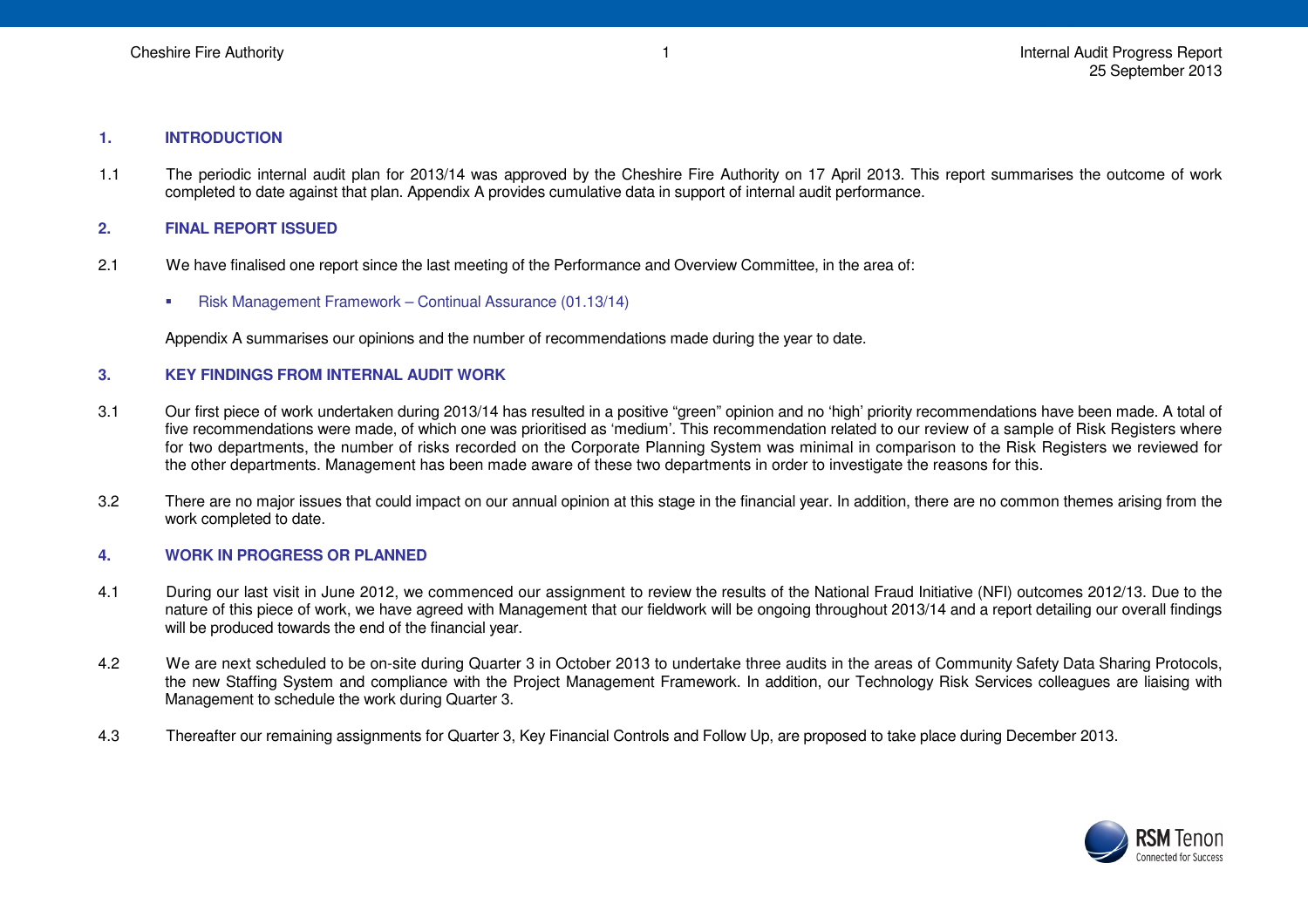#### **5. LIAISON WITH MANAGEMENT**

5.1 Since the last meeting of the Performance and Overview Committee there has been ongoing liaison with the Corporate Intelligence Unit and Management of Cheshire Fire and Rescue Service to discuss our forthcoming individual assignments.

## **6. CHANGES TO OUR PLAN**

6.1 There have not been any amendments made to the 2013/14 plan since approval by the Cheshire Fire Authority at the meeting held during April 2013.